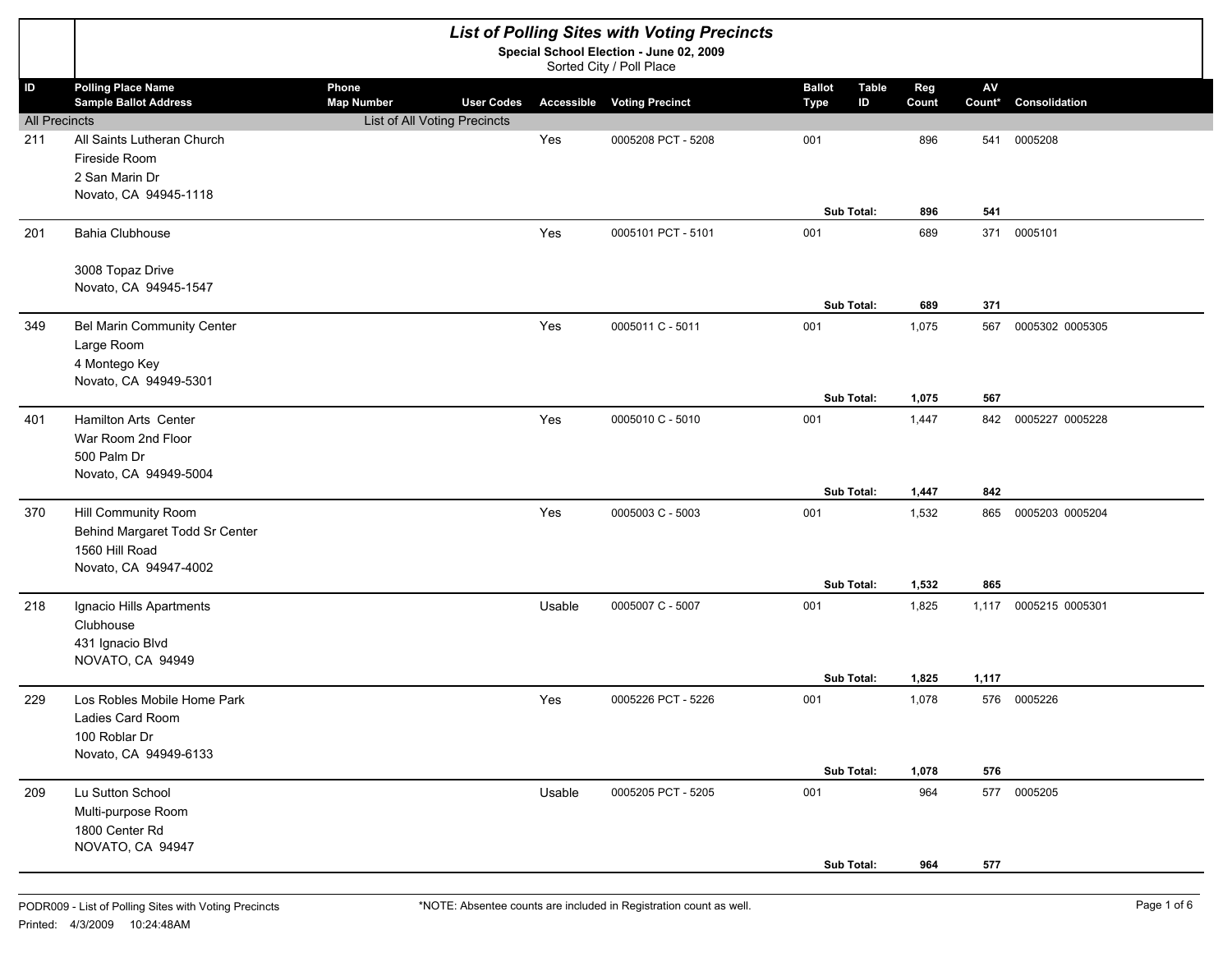| ID                   | <b>Polling Place Name</b><br><b>Sample Ballot Address</b> | Phone<br><b>Map Number</b>   | <b>User Codes</b> |               | <b>Accessible Voting Precinct</b> | <b>Ballot</b><br>Type | <b>Table</b><br>ID | Reg<br>Count | ${\sf AV}$<br>Count* | Consolidation       |
|----------------------|-----------------------------------------------------------|------------------------------|-------------------|---------------|-----------------------------------|-----------------------|--------------------|--------------|----------------------|---------------------|
| <b>All Precincts</b> |                                                           | List of All Voting Precincts |                   |               |                                   |                       |                    |              |                      |                     |
| 399                  | Lynwood School                                            |                              |                   | Yes           | 0005006 C - 5006                  | 001                   |                    | 1,743        | 1,053                | 0005213 0005217     |
|                      | Multi-purpose Room                                        |                              |                   |               |                                   |                       |                    |              |                      |                     |
|                      | 1320 Lynwood Dr                                           |                              |                   |               |                                   |                       |                    |              |                      |                     |
|                      | Novato, CA 94947-4629                                     |                              |                   |               |                                   |                       |                    |              |                      |                     |
|                      |                                                           |                              |                   |               |                                   |                       | Sub Total:         | 1,743        | 1,053                |                     |
| 230                  | Marin Valley Mobile Country Club                          |                              |                   | No            | 0005212 PCT - 5212                | 001                   |                    | 489          | 299                  | 0005212             |
|                      | Main Hall                                                 |                              |                   |               |                                   |                       |                    |              |                      |                     |
|                      | 100 Marin Valley Dr                                       |                              |                   |               |                                   |                       |                    |              |                      |                     |
|                      | NOVATO, CA 94949                                          |                              |                   |               |                                   |                       |                    |              |                      |                     |
|                      |                                                           |                              |                   |               |                                   |                       | Sub Total:         | 489          | 299                  |                     |
| 228                  | Munoz Residence                                           |                              |                   | No            | 0005225 PCT - 5225                | 001                   |                    | 636          | 431                  | 0005225             |
|                      | Garage                                                    |                              |                   |               |                                   |                       |                    |              |                      |                     |
|                      | 575 Fairway Dr                                            |                              |                   |               |                                   |                       |                    |              |                      |                     |
|                      | Novato, CA 94949                                          |                              |                   |               |                                   |                       |                    |              |                      |                     |
|                      |                                                           |                              |                   |               |                                   |                       | Sub Total:         | 636          | 431                  |                     |
| 237                  | No Marin Water District Ofc                               |                              |                   | Yes           | 0005222 PCT - 5222                | 001                   |                    | 1,097        |                      | 635 0005222         |
|                      | Front Lobby                                               |                              |                   |               |                                   |                       |                    |              |                      |                     |
|                      | Redwood Hwy & Rush Creek Pl                               |                              |                   |               |                                   |                       |                    |              |                      |                     |
|                      | Novato, CA 94945-2426                                     |                              |                   |               |                                   | <b>Sub Total:</b>     |                    |              |                      |                     |
|                      |                                                           |                              |                   |               |                                   |                       |                    | 1,097        | 635                  |                     |
| 348                  | Novato Library                                            |                              |                   | Yes           | 0005002 C - 5002                  | 001                   |                    | 984          | 535                  | 0005200 0005210     |
|                      | Community Room<br>1720 Novato Blvd                        |                              |                   |               |                                   |                       |                    |              |                      |                     |
|                      | Novato, CA 94947-3049                                     |                              |                   |               |                                   |                       |                    |              |                      |                     |
|                      |                                                           |                              |                   |               |                                   |                       | Sub Total:         | 984          | 535                  |                     |
| 234                  | Novato Fire Station #1                                    |                              |                   | Yes           | 0005216 PCT - 5216                | 001                   |                    | 655          | 341                  | 0005216             |
|                      | Second Floor Meeting Room                                 |                              |                   |               |                                   |                       |                    |              |                      |                     |
|                      | 7025 Redwood Blvd                                         |                              |                   |               |                                   |                       |                    |              |                      |                     |
|                      | NOVATO, CA 94949                                          |                              |                   |               |                                   |                       |                    |              |                      |                     |
|                      |                                                           |                              |                   |               |                                   | Sub Total:            |                    | 655          | 341                  |                     |
| 350                  | Novato Fire Station #2                                    |                              |                   | Usable        | 0005012 C - 5012                  | 001                   |                    | 1,360        | 779                  | 0005303 0005304     |
|                      | <b>Drill Tower Classroom</b>                              |                              |                   |               |                                   |                       |                    |              |                      |                     |
|                      | 450 Atherton Ave-corner Olive                             |                              |                   |               |                                   |                       |                    |              |                      |                     |
|                      | Novato, CA 94945-3461                                     |                              |                   |               |                                   |                       |                    |              |                      |                     |
|                      |                                                           |                              |                   |               |                                   | Sub Total:            |                    | 1,360        | 779                  |                     |
| 232                  | Novato Fire Station #3                                    |                              |                   | Yes           | 0005009 C - 5009                  | 001                   |                    | 1,742        |                      | 965 0005223 0005224 |
|                      | Engine Room                                               |                              |                   |               |                                   |                       |                    |              |                      |                     |
|                      | 65 San Ramon Way                                          |                              |                   |               |                                   |                       |                    |              |                      |                     |
|                      | Novato, CA 94945-1638                                     |                              |                   |               |                                   |                       |                    |              |                      |                     |
|                      |                                                           |                              |                   |               |                                   | Sub Total:            |                    | 1,742        | 965                  |                     |
| 340                  | Novato Human Needs Center                                 |                              |                   | $\mathsf{No}$ | 0005004 C - 5004                  | 001                   |                    | 1,586        | 914                  | 0005206 0005207     |
|                      | Community Room                                            |                              |                   |               |                                   |                       |                    |              |                      |                     |
|                      | 1907 Novato Blvd                                          |                              |                   |               |                                   |                       |                    |              |                      |                     |
|                      | NOVATO, CA 94947                                          |                              |                   |               |                                   |                       |                    |              |                      |                     |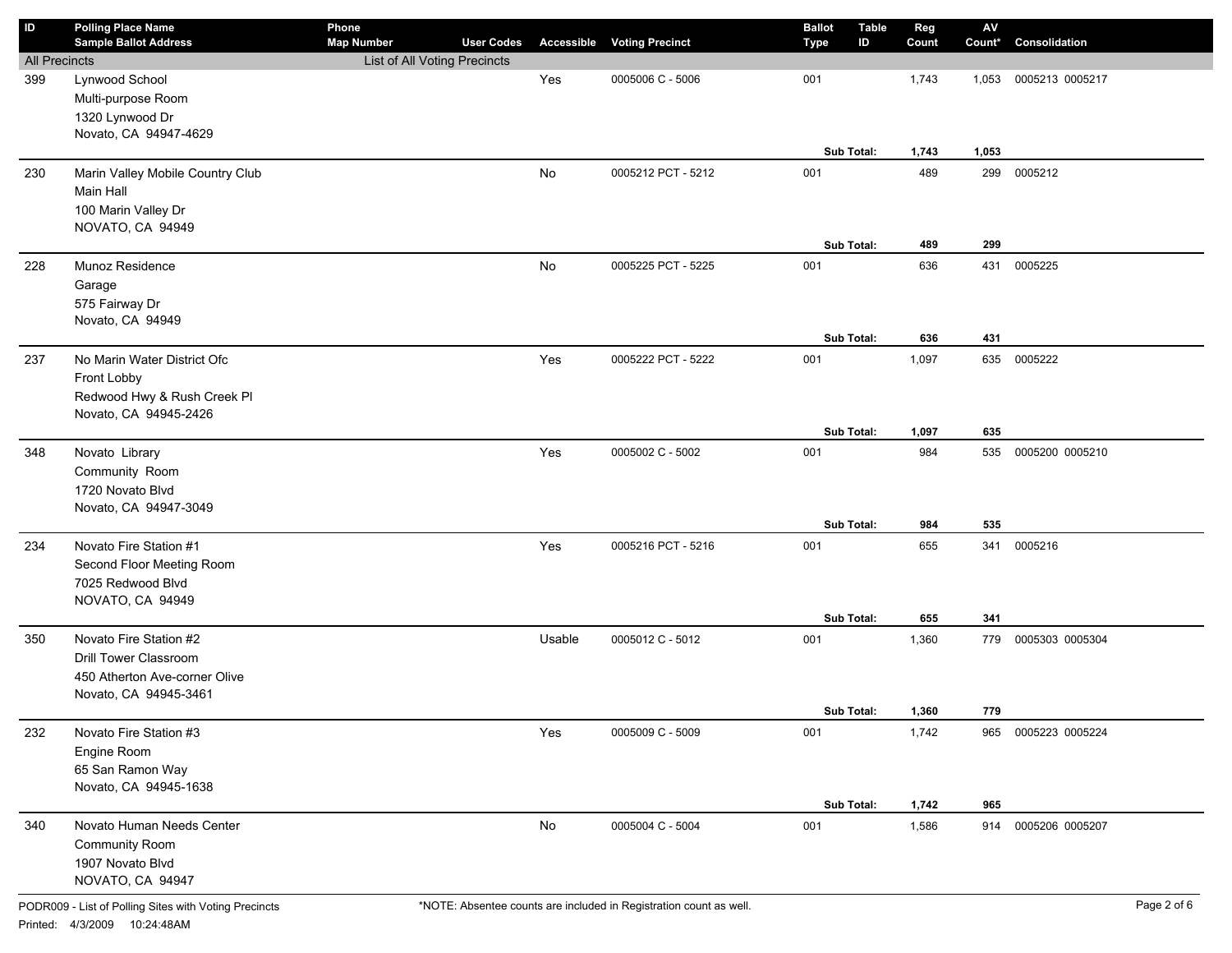| $\mathsf{ID}$        | <b>Polling Place Name</b><br><b>Sample Ballot Address</b> | Phone<br><b>Map Number</b>   | <b>User Codes</b> |           | <b>Accessible Voting Precinct</b> | <b>Ballot</b><br>Type | <b>Table</b><br>ID | Reg<br>Count | ${\sf AV}$<br>Count* | Consolidation       |
|----------------------|-----------------------------------------------------------|------------------------------|-------------------|-----------|-----------------------------------|-----------------------|--------------------|--------------|----------------------|---------------------|
| <b>All Precincts</b> |                                                           | List of All Voting Precincts |                   |           |                                   |                       |                    |              |                      |                     |
|                      |                                                           |                              |                   |           |                                   |                       | Sub Total:         | 1,586        | 914                  |                     |
| 373                  | Novato Oaks Inn                                           |                              |                   | <b>No</b> | 0005221 PCT - 5221                | 001                   |                    | 919          | 560                  | 0005221             |
|                      | Lobby Area                                                |                              |                   |           |                                   |                       |                    |              |                      |                     |
|                      | 215 Alameda Del Prado                                     |                              |                   |           |                                   |                       |                    |              |                      |                     |
|                      | Novato, CA 94949-6657                                     |                              |                   |           |                                   |                       |                    |              |                      |                     |
|                      |                                                           |                              |                   |           |                                   |                       | Sub Total:         | 919          | 560                  |                     |
| 205                  | Novato School District Offices                            |                              |                   | No        | 0005001 C - 5001                  | 001                   |                    | 1,698        |                      | 912 0005102 0005201 |
|                      | Conference Room 107                                       |                              |                   |           |                                   |                       |                    |              |                      |                     |
|                      | 1015 Seventh St                                           |                              |                   |           |                                   |                       |                    |              |                      |                     |
|                      | Novato, CA 94945-2228                                     |                              |                   |           |                                   |                       | Sub Total:         | 1,698        | 912                  |                     |
|                      |                                                           |                              |                   |           |                                   |                       |                    |              |                      |                     |
| 203                  | Olive School                                              |                              |                   | Usable    | 0005103 PCT - 5103                | 001                   |                    | 1,007        | 632                  | 0005103             |
|                      | Multi-purpose Room<br>629 Plum St-park Lot Off Olive      |                              |                   |           |                                   |                       |                    |              |                      |                     |
|                      | NOVATO, CA 94945                                          |                              |                   |           |                                   |                       |                    |              |                      |                     |
|                      |                                                           |                              |                   |           |                                   |                       | Sub Total:         | 1,007        | 632                  |                     |
| 175                  | Pleasant Valley School                                    |                              |                   | Usable    | 0004501 PCT - 4501                | 001                   |                    | 936          |                      | 552 0004501         |
|                      | Science Room                                              |                              |                   |           |                                   |                       |                    |              |                      |                     |
|                      | 755 Sutro Ave                                             |                              |                   |           |                                   |                       |                    |              |                      |                     |
|                      | NOVATO, CA 94947                                          |                              |                   |           |                                   |                       |                    |              |                      |                     |
|                      |                                                           |                              |                   |           |                                   |                       | Sub Total:         | 936          | 552                  |                     |
| 210                  | Presbyterian Church Of Novato                             |                              |                   | Yes       | 0004503 PCT - 4503                | 001                   | $\mathbf{1}$       | 672          | 401                  | 0004503             |
|                      | <b>Trevitt Hall</b>                                       |                              |                   |           | 0005300 PCT - 5300                | 001                   | $\overline{2}$     | 455          | 265                  | 0005300             |
|                      | 710 Wilson Ave                                            |                              |                   |           |                                   |                       |                    |              |                      |                     |
|                      | NOVATO, CA 94947                                          |                              |                   |           |                                   |                       |                    |              |                      |                     |
|                      |                                                           |                              |                   |           |                                   |                       | Sub Total:         | 1,127        | 666                  |                     |
| 406                  | San Jose Middle School                                    |                              |                   | Yes       | 0005008 C - 5008                  | 001                   |                    | 1,726        | 1,042                | 0005219 0005220     |
|                      | Room G1                                                   |                              |                   |           |                                   |                       |                    |              |                      |                     |
|                      | 1000 Sunset Pkwy<br>Novato, CA 94949                      |                              |                   |           |                                   |                       |                    |              |                      |                     |
|                      |                                                           |                              |                   |           |                                   |                       | Sub Total:         | 1,726        | 1,042                |                     |
| 212                  | Seventh Day Adventist Church                              |                              |                   | Yes       | 0005209 PCT - 5209                | 001                   |                    | 893          |                      | 513 0005209         |
|                      | Multi-purpose Room                                        |                              |                   |           |                                   |                       |                    |              |                      |                     |
|                      | 495 San Marin Dr                                          |                              |                   |           |                                   |                       |                    |              |                      |                     |
|                      | Novato, CA 94945-1335                                     |                              |                   |           |                                   |                       |                    |              |                      |                     |
|                      |                                                           |                              |                   |           |                                   |                       | Sub Total:         | 893          | 513                  |                     |
| 176                  | Sinaloa School                                            |                              |                   | Yes       | 0004502 PCT - 4502                | 001                   |                    | 903          | 519                  | 0004502             |
|                      | Library                                                   |                              |                   |           |                                   |                       |                    |              |                      |                     |
|                      | 2045 Vineyard Rd                                          |                              |                   |           |                                   |                       |                    |              |                      |                     |
|                      | Novato, CA 94947-3810                                     |                              |                   |           |                                   |                       |                    |              |                      |                     |
|                      |                                                           |                              |                   |           |                                   |                       | Sub Total:         | 903          | 519                  |                     |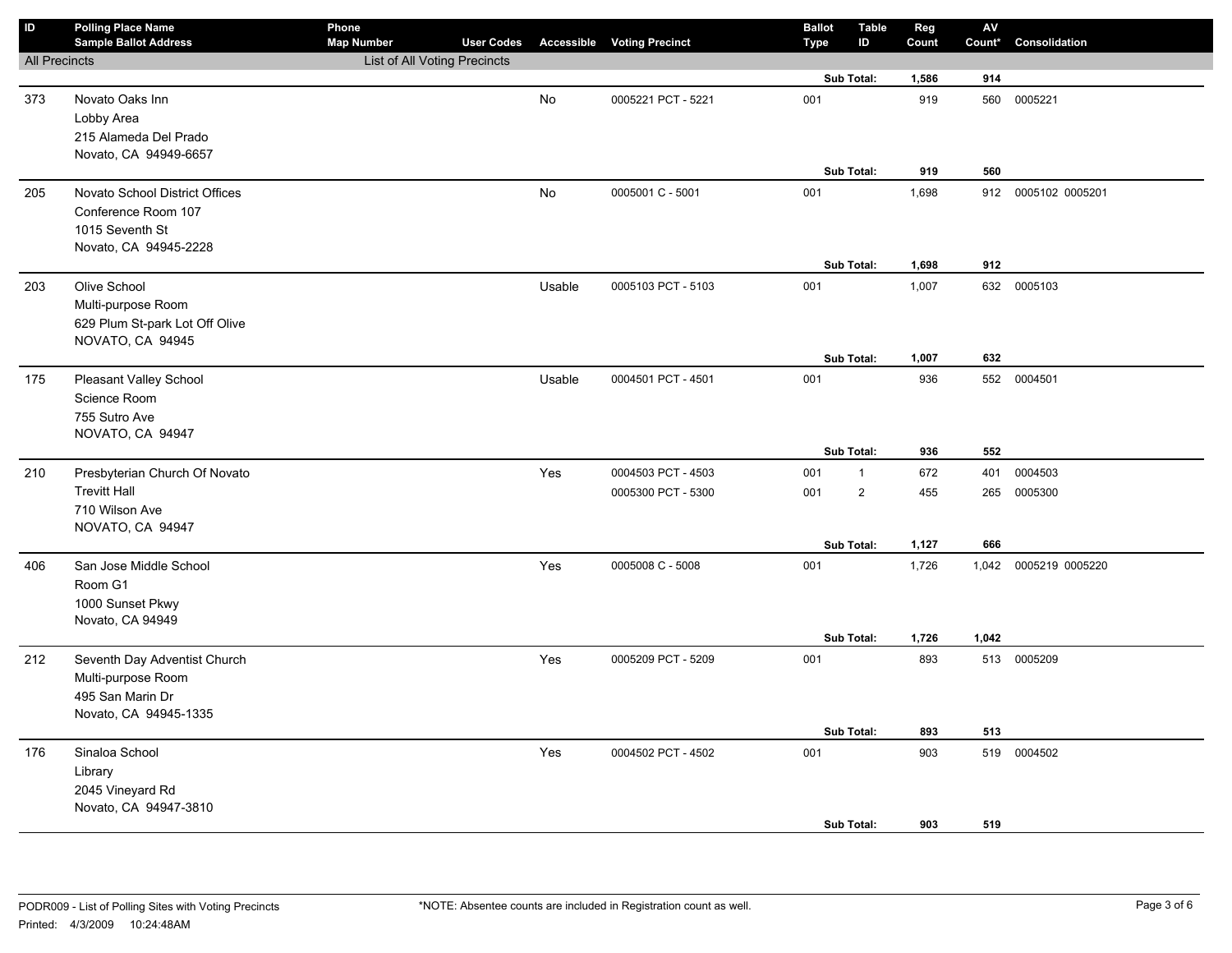| ID                   | <b>Polling Place Name</b>       | Phone                        |                   |                   |                        | <b>Ballot</b> | Table      | Reg   | AV     |                 |
|----------------------|---------------------------------|------------------------------|-------------------|-------------------|------------------------|---------------|------------|-------|--------|-----------------|
|                      | <b>Sample Ballot Address</b>    | <b>Map Number</b>            | <b>User Codes</b> | <b>Accessible</b> | <b>Voting Precinct</b> | Type          | ID         | Count | Count* | Consolidation   |
| <b>All Precincts</b> |                                 | List of All Voting Precincts |                   |                   |                        |               |            |       |        |                 |
| 206                  | Tamalpais Creek Retirement Home |                              |                   | Yes               | 0005202 PCT - 5202     | 001           |            | 524   | 266    | 0005202         |
|                      | <b>Activity Room</b>            |                              |                   |                   |                        |               |            |       |        |                 |
|                      | 853 Tamalpais Ave               |                              |                   |                   |                        |               |            |       |        |                 |
|                      | NOVATO, CA 94947                |                              |                   |                   |                        |               |            |       |        |                 |
|                      |                                 |                              |                   |                   |                        |               | Sub Total: | 524   | 266    |                 |
| 374                  | United Methodist Church         |                              |                   | Yes               | 0005005 C - 5005       | 001           |            | 1,695 | 977    | 0005211 0005214 |
|                      | Social Hall                     |                              |                   |                   | 0005218 PCT - 5218     | 001           | 2          | 968   | 565    | 0005218         |
|                      | 1473 South Novato Blvd          |                              |                   |                   |                        |               |            |       |        |                 |
|                      | NOVATO, CA 94947                |                              |                   |                   |                        |               |            |       |        |                 |
|                      |                                 |                              |                   |                   |                        |               | Sub Total: | 2,663 | 1,542  |                 |
| 161                  | Wild Horse Valley Clubhouse     |                              |                   | Yes               | 0004002 C - 4002       | 001           |            | 975   | 563    | 0004202 0004203 |
|                      |                                 |                              |                   |                   |                        |               |            |       |        |                 |
|                      | 110 Wild Horse Valley Dr        |                              |                   |                   |                        |               |            |       |        |                 |
|                      | NOVATO, CA 94947                |                              |                   |                   |                        |               |            |       |        |                 |
|                      |                                 |                              |                   |                   |                        |               | Sub Total: | 975   | 563    |                 |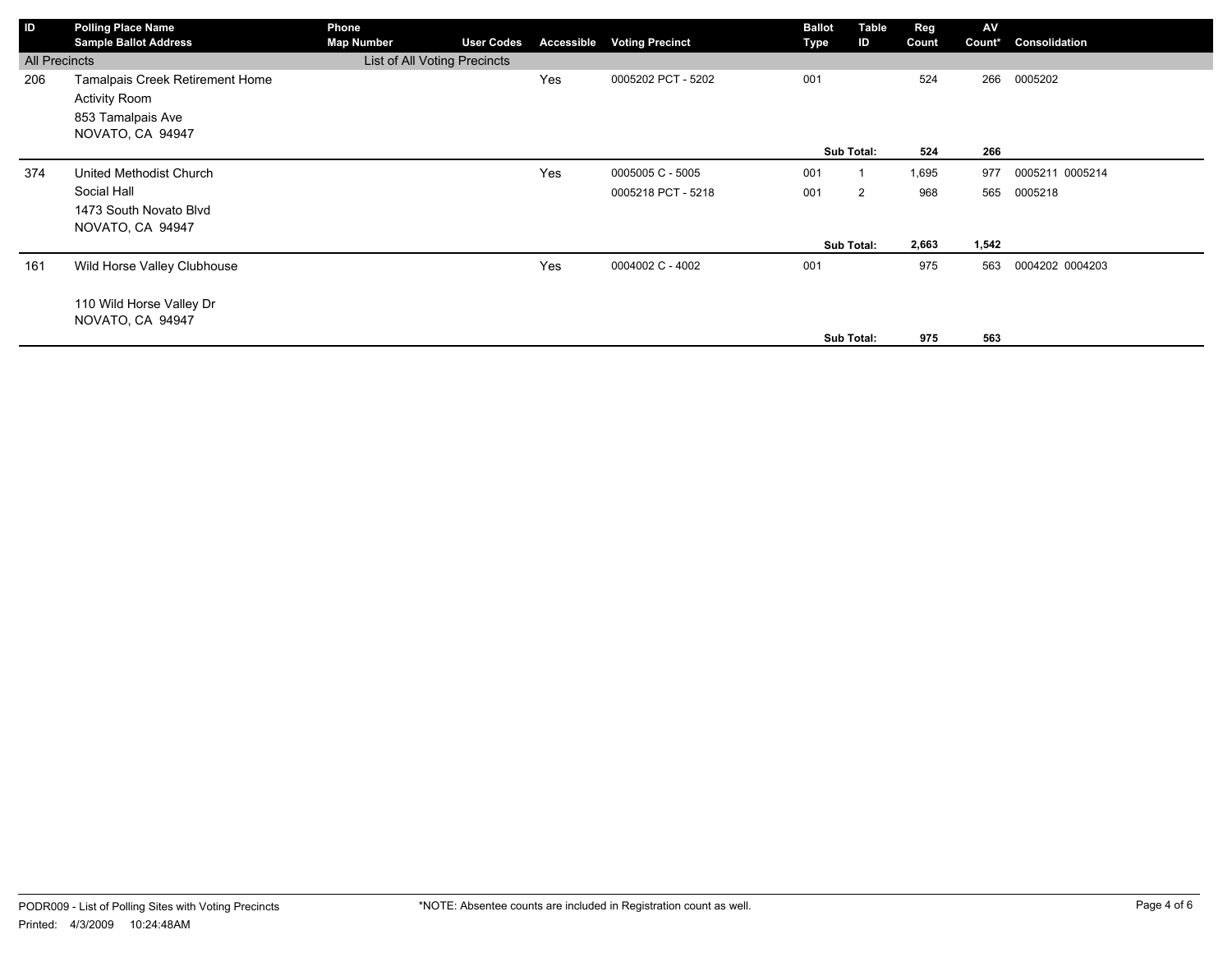| <b>ID</b> | <b>Polling Place Name</b><br>Sample Ballot Address | Phone<br><b>Map Number</b> |  | User Codes Accessible Voting Precinct | <b>Ballot</b><br>Type | Table<br>ID | Reg<br>Count | AV     | Count* Consolidation |
|-----------|----------------------------------------------------|----------------------------|--|---------------------------------------|-----------------------|-------------|--------------|--------|----------------------|
|           | <b>Total Selected Poll Sites: 28</b>               |                            |  |                                       | <b>Grand Total:</b>   |             | 33,169       | 19,175 |                      |

**Total Selected Voting Precincts: 30**

**Total Unassigned Voting Precincts: 0**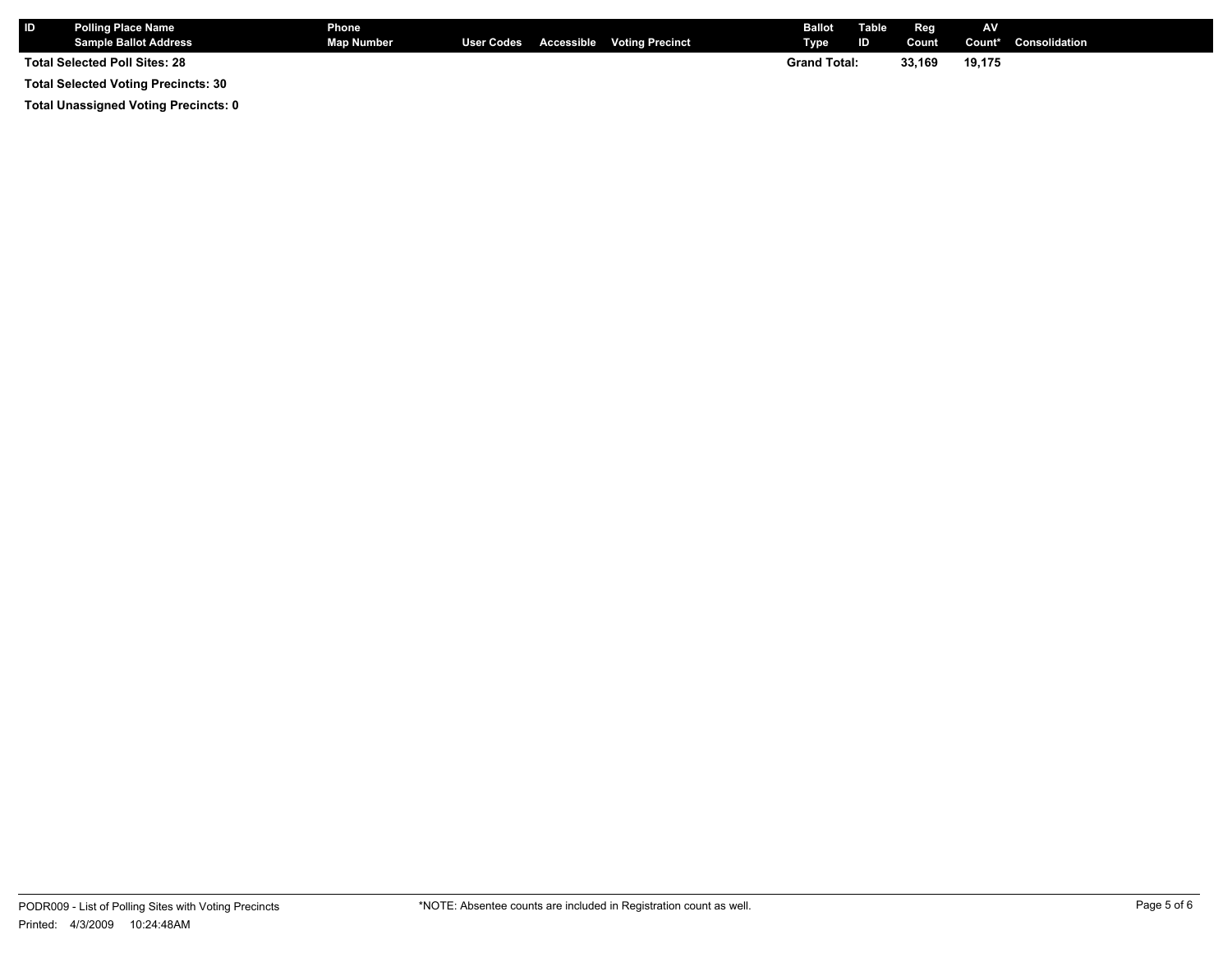| ID | Polling Place Name            | <b>Sample Ballot Address</b> | Phone<br>Map Number |  | User Codes Accessible Voting Precinct | Ballot<br><b>Type</b> | Table<br>ID. | Reg | <b>AV</b> | Count Count* Consolidation |
|----|-------------------------------|------------------------------|---------------------|--|---------------------------------------|-----------------------|--------------|-----|-----------|----------------------------|
|    | <b>Mail Ballot Precincts:</b> |                              |                     |  |                                       |                       |              |     |           |                            |
|    | 0004001                       | M - 4001                     | BT: 001             |  |                                       |                       |              |     |           |                            |